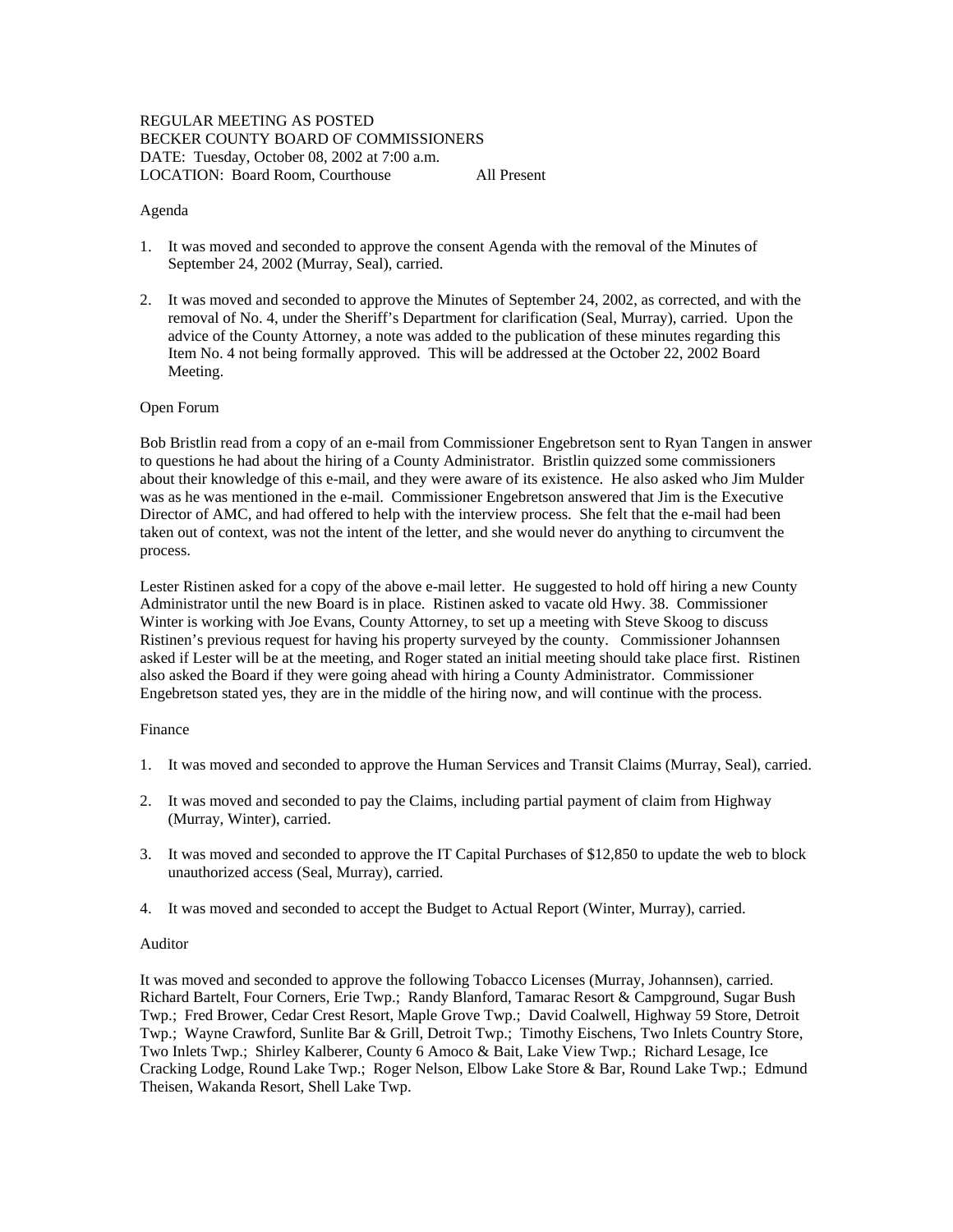### Human Services

- 1. It was moved and seconded to approve the Agenda as amended (Seal, Murray), carried.
- 2. Matt discussed the important points of the Safety Net Redesign Project and presented a draft copy of a Results Initiative Compact. It was moved and seconded to approve the draft copy. This will be brought back to the board for formal approval upon receipt of a copy from DHS (Seal, Winter), carried.
- 3. It was moved and seconded to approve a Purchase of Service Contract with Betty Schonharat Foster Home for Adult Foster Care (Johannsen, Winter ), carried.
- 4. It was moved and seconded to approve a Purchase of Service Contract with Waubun School District, Mahnomen County Collaborative, Stellher Human Services, and Becker County Human Services to provide Family Community Support Services to Becker County student attending Waubun Schools (Johannsen, Seal), carried.
- 5. There was discussion of placement of a social worker in schools. Matt stated there is a day treatment program in place. Commissioner Murray stated that other schools in the county may need a social worker, and the school system should be involved.
- 6. It was moved and seconded to accept the Family Services, Adult Services and Probation Placement Reports (Seal, Murray), carried.

## **Commissioners**

- 1. Reports & Correspondence:
	- a. MCIT Meeting, Commissioner Murray
- 2. Appointment:
	- a. It was moved and seconded to appoint Ken Fett to the Winter Trails Advisory Committee, filling Kevin Bartel's term on the Winter Trails Advisory Committee. Term to expire March 31, 2003 (Murray, Johannsen), carried.
- 3. The Fair Board presented a report to update the Board on improvements that have been made to the Fair Grounds and those that are still needed. Commissioner Winter thanked the Fair Board for the work they do throughout the year, and supported having the Budget Committee look at increasing the Fair Budget by \$15,000.
- 4. It was moved and seconded to send a letter of appreciation to the Fair Board for their work and dedication (Winter, Seal), carried.
- 5. Doug Conway, IT Dept., gave a report on the state of recovery of the County computer problem. The Web Site went down, and he has re-installed a new domain to correct the problems. Doug felt that 75% to 80% were up now.
- 6. It was moved and seconded to request Doug Conway, IT Dept. to contact other Counties, Schools and Cities within a 100 mile radius to find out if there is an interest to establish a computer mutual aid program to share technicians in times of crisis (Murray, Seal), carried.
- 7. It was moved and seconded to establish a committee to form a list of departments that would be a priority to get up and running in the event of another computer crisis (Murray, Winter), carried.
- 8. The next interviewing for the County Administrator will be on Monday, October 28, 2002 at 8:30 a.m. in the Board Room. Three persons have been chosen for this second interview. Ryan Tangen asked what the intent of the Board was going to be concerning this second interview. He felt the current